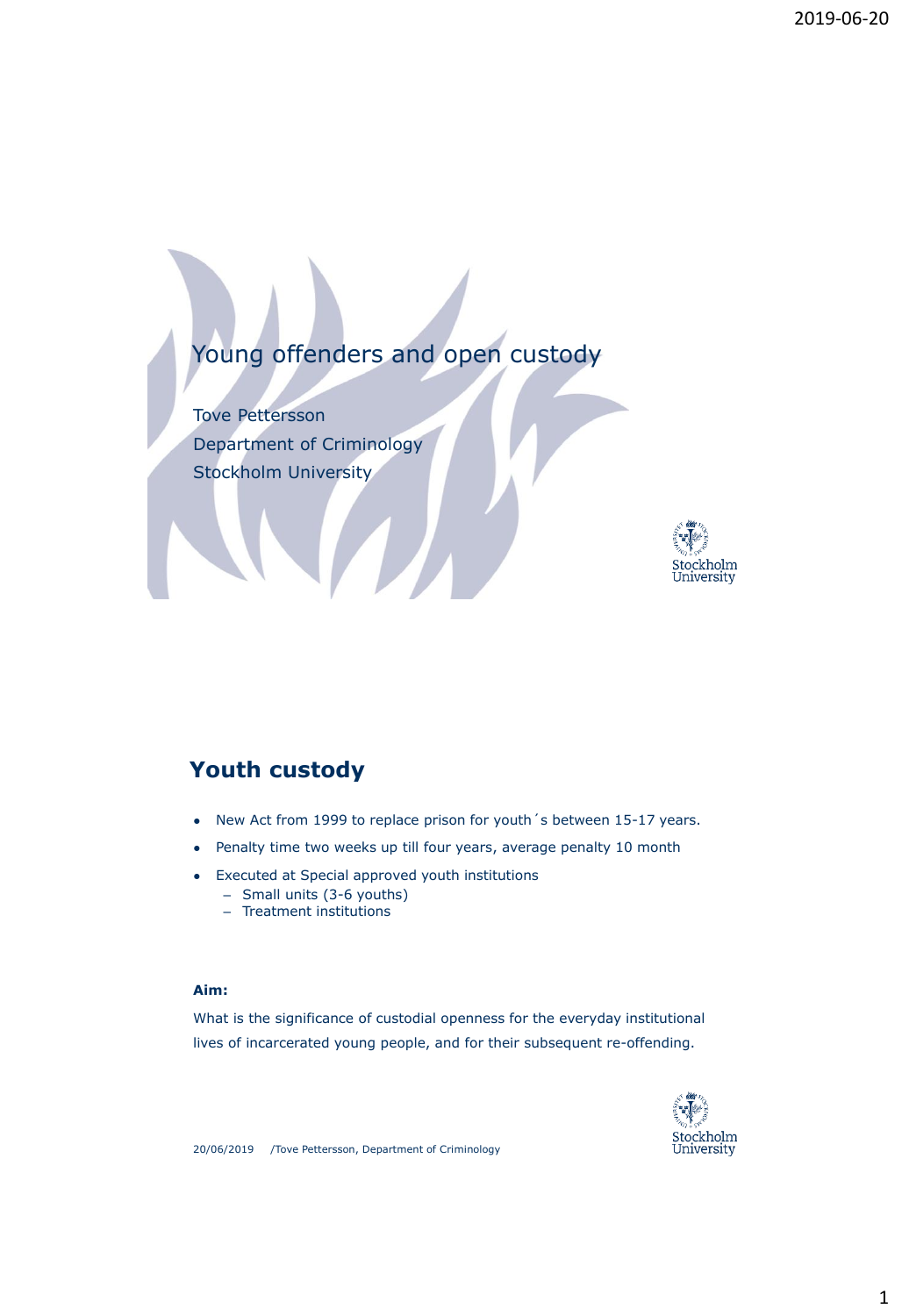## **Qualitative data**

- Interviews with staff (29)
	- From all institutions with an special assignment for youth custody (6 for boys and 1 for girls)
- Interviews with sentenced boys (32)
	- From all six institutions with an special assignment for youth custody for boys
	- Both from secure and open units
	- In general longer sentences than average the more severe crimes
	- Homicides, aggravated assault, robbery, rape…
	- All boys had experiences of institutional leaves



20/06/2019 /Name Name, Institution or similar

### **Quantitative data**

- Youth (boys) sentenced to youth custody during 1999-2006 (638 executions).
- Factors before the sentence:
	- Prior crime
	- Prior placement at a Special approved youth institutions
- Factors during the sentence:
	- Institutional leaves how many, what kind of, and when, withdrawal of institutional leave, e.g.
	- Misconduct, runaways, e.g.
	- Released from open or secured unit
- Out-come variables
	- New convictions five years later.

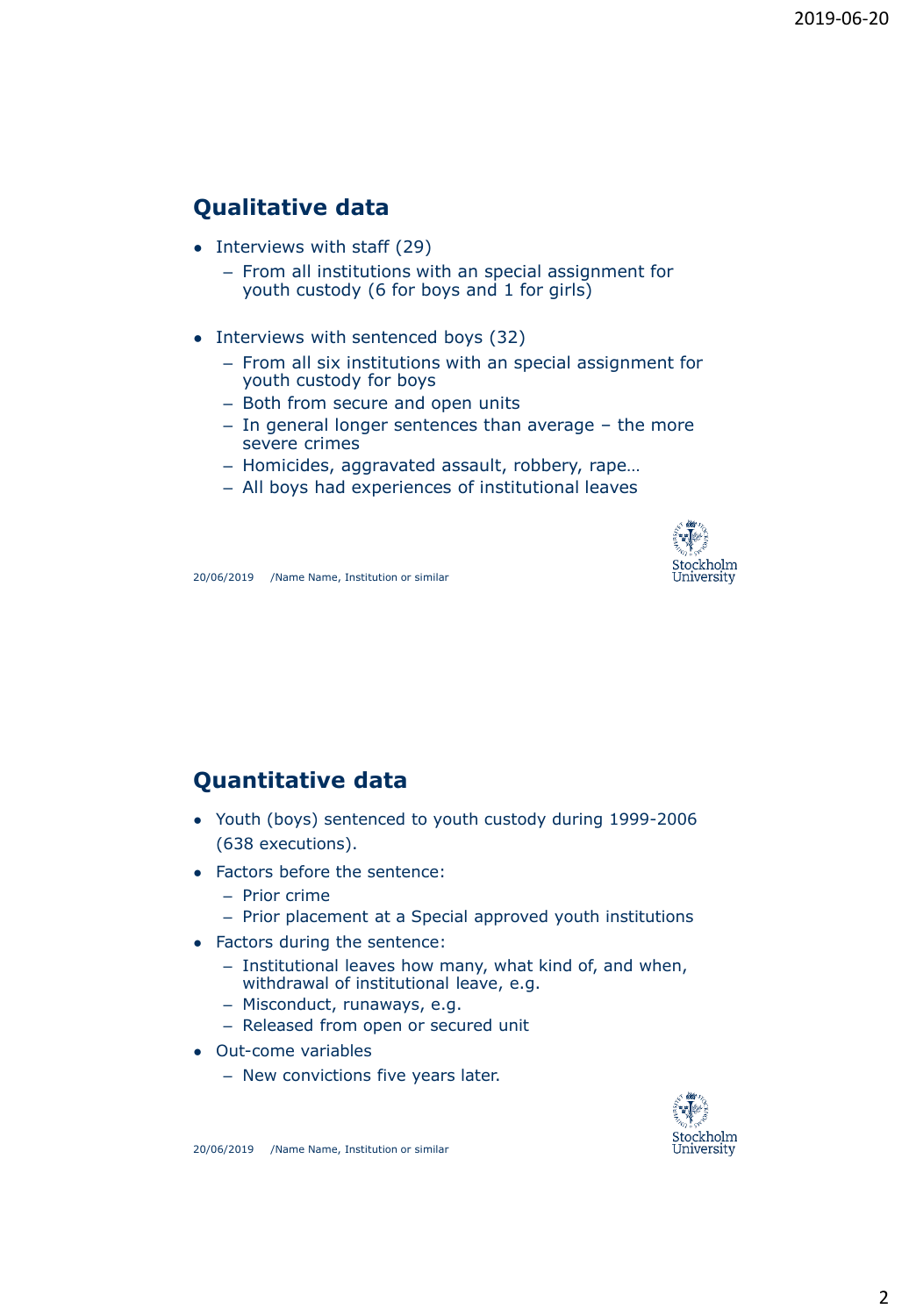### **About the first institutional leave**

Adam: It was tough (sighs). I… I got into a cold sweat, I… I… my heart… I mean, my heart beat increased, you could say. I er… I almost fell apart the first time. I wasn't used … to so many people as I could see, and it felt the whole time as though someone was behind me giving me strange looks

… for example, when I went to the kiosk for the first time, there were two… er… two… an older couple, in their seventies maybe, who were behind me, and I felt the whole time that they were going to attack me.



20/06/2019 /Name Name, Institution or similar

#### **Adam goes on explaining**

Adam: So it was tough … it was. And even today, it's still tough when I go out but… I'm learning, but it's a lot better when you go out. You get to practise and it's so much better when you get outside, so that you don't, like I have done, shut down… out… because that can be really tough when you get to be free. Tove: So it's good to get out nonetheless so that you/*get used* 

*to*/ so that you get used to it.

Adam: Yes.

Tove: Yes. But it's easier now than it was the first time, even if it's still tough?

Adam: Yes, it's much easier now.

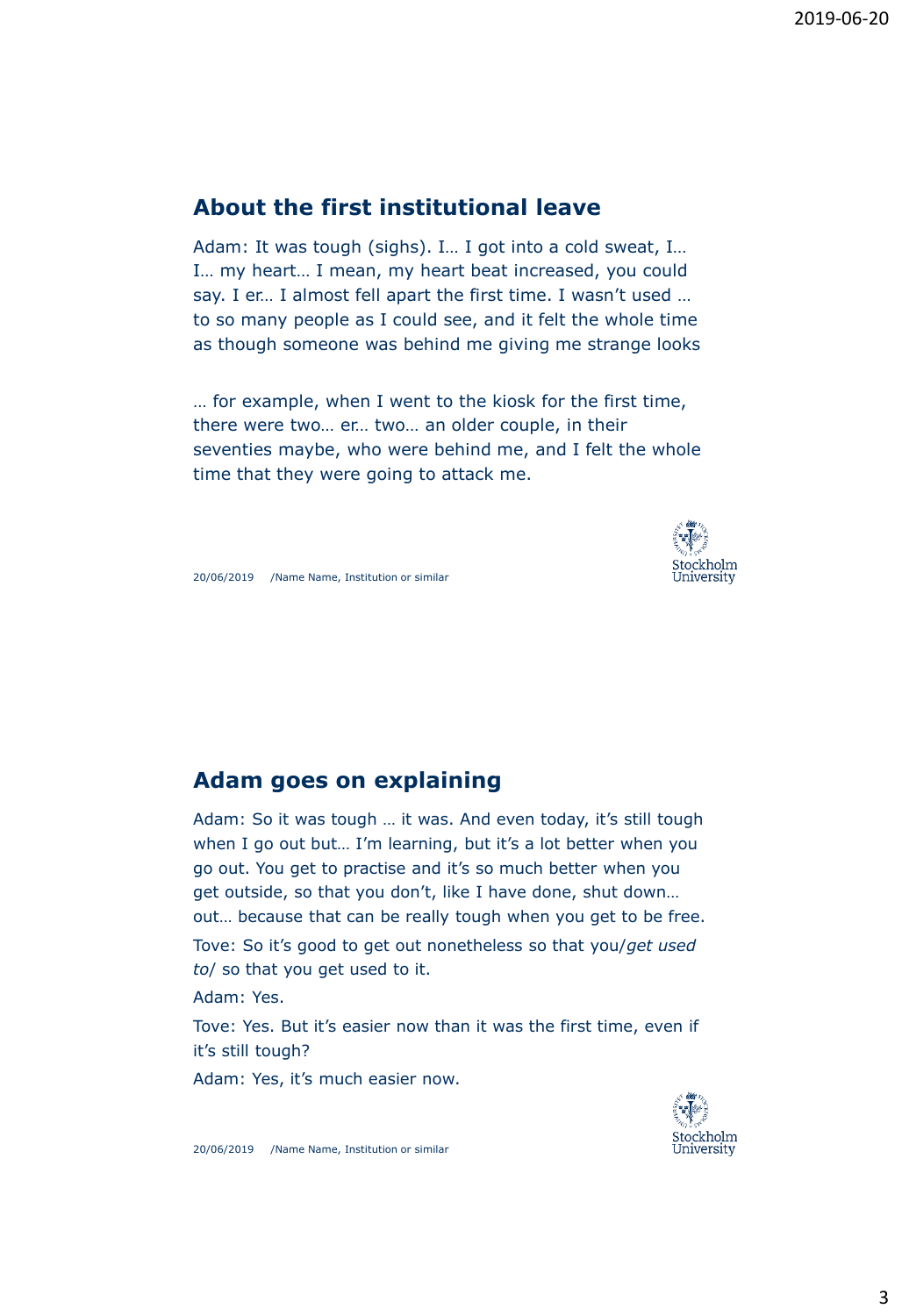You don't participate in the daily activities, don't participate in the treatment, **you're perceived as being argumentative**, you have to participate in everything that happens, do the cleaning twice a week, **quite simply go along with everything**, don't follow the routines and so on, **get up in the morning**, aren't there for the school day, **refuse to go and shower after sports class**, refuse to go down to sports class, do what you're supposed to, follow the routines, wake up in the morning, do the cleaning, go to sports class, go to school, unpleasant attitude, **unpleasant**, choose not to follow the rules, don't go to school, don't wake up, **be nice and pleasant**, participate in your activities, **clean up when they say "cleaning",** participate, positive, helpful and stuff like that, do what you're supposed to, be nice, respectful, listen to the staff, **not be the kind of person who causes problems**, show that you've chosen to actively participate, treat people with respect, be helpful, if you happen to say a bad word, not being on time, keeping to your schedule, **no arguing**, wake up a minute late, **participating in everything that's been scheduled**, get up in the morning, **following all the routines**.



20/06/2019 /Name Name, Institution or similar

**Re-offending in a new custodial sentence within five years by type of unit from which the youths were released. Boys sentenced to youth custody for between two months and three years during the period 1999-2006. Percent.**

|                                             | Open unit | <b>Locked unit</b> |
|---------------------------------------------|-----------|--------------------|
| No re-offending                             | 60        | 37                 |
| New court conviction,<br>custodial sentence | 40        | 63                 |
| <b>Total:</b>                               | 100       | 100                |
| N:                                          | 177       | 443                |